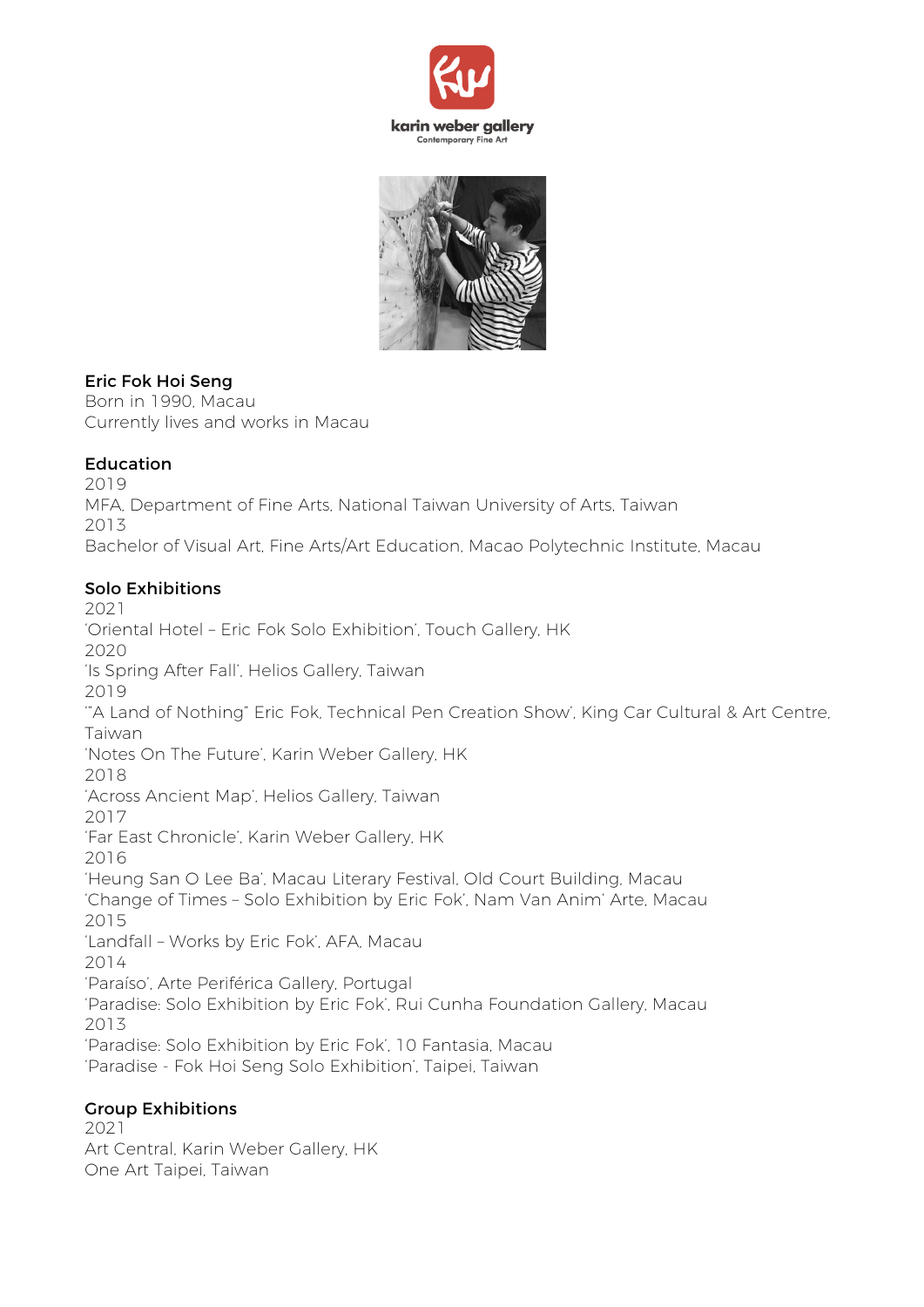

2020 'Now Showing', Karin Weber Gallery, HK 'Reflections On Paper', Karin Weber Gallery, HK 'A Terra Congelada - Exposição Colectiva de Artistas de Macau', Museu do Oriente, Lisbon, Portugal Artsy x Art Central, Karin Weber Gallery, HK 2019 ONE ART Taipei 2019, Taiwan '20/20', Karin Weber Gallery Anniversary Exhibition, HK 'The Glorious Age of Tainan City', Tainan Art Museum, Taiwan Art Central, Karin Weber Gallery, Hong Kong 'The Shape of Feeling – When Poetry Inspires Art', Macao Contemporary Art Center - Navy Yard No.1, Macao 2018 'Food Matters', Karin Weber Gallery, HK 'Hong Kong–Macao Visual Art Biennale', Beijing Minsheng Art Museum, China 'The Sun Teaches Us That History Is Not Everything', curated by Raphael Fonseca, Osage Art Foundation, HK Art Central, Karin Weber Gallery, HK 'Contemporary Drawing Fair-Drawing Room Madrid', CÍRCULO DE BELLAS ARTES, Madrid, Spain Art Tainan, Taiwan 2017 'Awaken' Illustration Exhibition, Shantou University, Cheung Kong School of Art & Design, China 'Rainbow Road' Charity Exhibition, The Cultural Palace of Nationalities, Beijing, China 'Creative Expo', Taiwan Expo Demo, Taiwan Art Taichung 2017, Millennium Hotel Taichung, Taiwan Taoyuan Illustration Exhibition, Arts Facilities Management Centre, Taiwan Macau Contemporary Artists Exhibition, Sophia.C Art Gallery, Taiwan 'Trace Element - Macau Contemporary Art Now', Hsinchu 241 Art Gallery, Taiwan 'Art of Living', Marina Bay Sands Expo and Convention Centre, Singapore 'Asia Illustrations Collections Art Exhibition 2017', Malaysia 'Vivid Macau Contemporary Art', The Macau Roosevelt, Macau 2016 Swab Barcelona Art Fair, Barcelona, Spain 'Paperscapes', Karin Weber Gallery, HK 'Pre-Modern Way – Contemporary Sketch', Moon Gallery, Taiwan 'Macau Excellent Artist's Tour Exhibition', Vine the art gallery, Hsinchu, Taiwan 'Lost in the Möbius - Taiwan • Macau', FreeS Art Space, Taiwan; Ox Warehouse, Macau Young Art Taipei 2016, Sheraton Grand Taipei Hotel, Taipei, Taiwan Art & Creative Expo Taiwan, Dali Art, Taiwan 'Rainbow Road' Charity Exhibition, Beijing The Cultural Palace of Nationalities, China Future of Art 2016, Zhongshan, China 'Macao Annual Visual Arts Exhibition 2016 – Western Media Category', Old Court Building, Macau 'The Script Road – Macau Literary Festival', Old Court Building, Macau Poly Macau Art Fair, Macau Regency Hotel, Macau 2015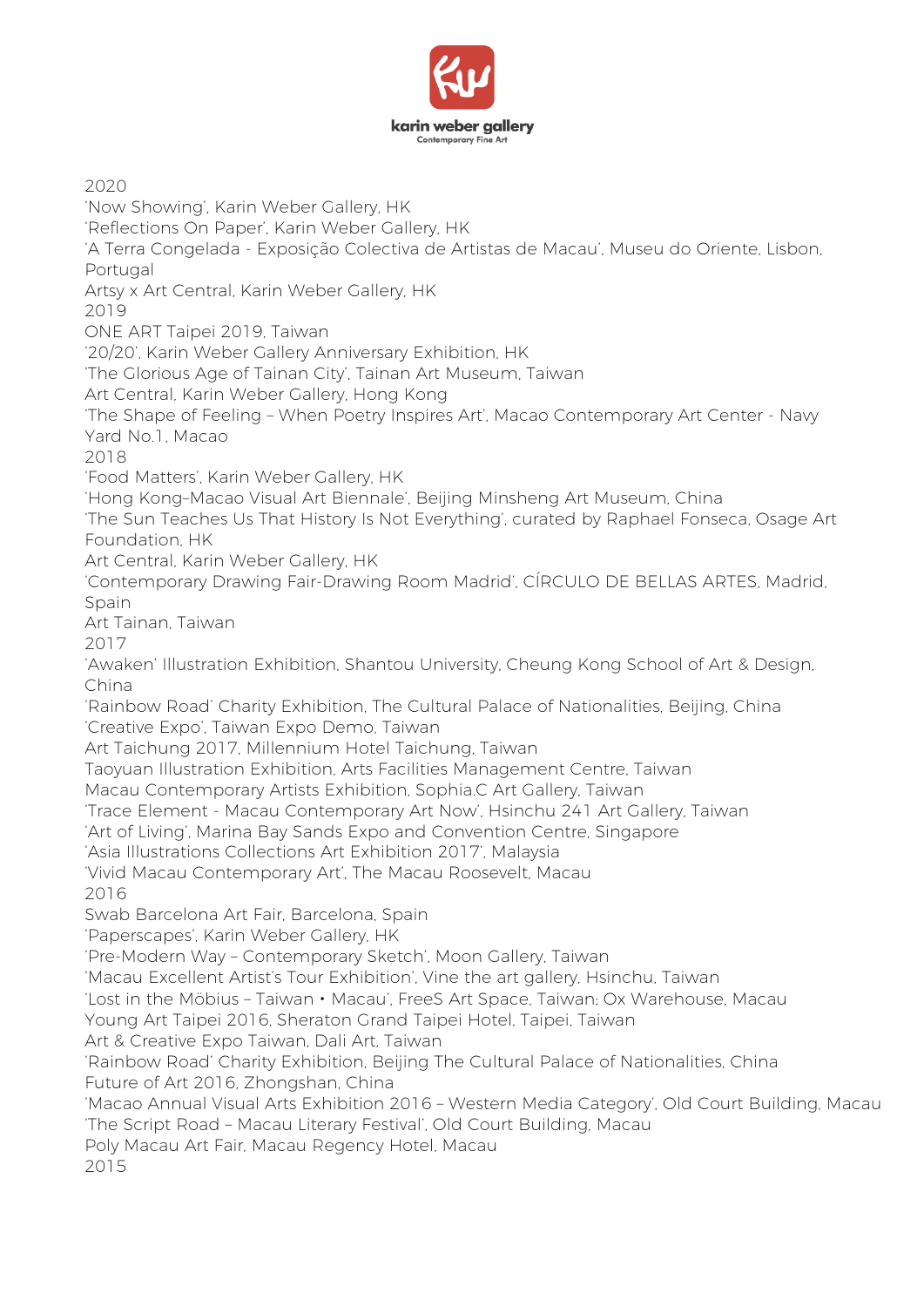

'Taichung Light Festival', Taichung Park Pavilion, Taiwan Art Taipei, Taiwan The Macau Architecture Promenade, Albergue SCM, Macau 'Macau and Portugal Art of Illustration Exhibition', Dama Aflita Gallery, Porto, Portugal 'Macau and Portugal Art of Illustration Exhibition', Rui Cunha Foundation Gallery, Macau Art Osaka, Hotel Granvia, Osaka, Japan 'Trace Element - Macau Contemporary Art Now', Galerie Ora-Ora, HK; KCAA, Beijing, China Art Revolution Taipei 2015, Taipei China Yiwu Cultural Products Trade Fair, Yiwu International Expo Center, China 'The 4th Korea Hong Kong Macau Joint Art Exhibition', Merto Art Gallery, South Korea 'Anno Caprum', The Venetian Macao Lagoon, Macau 'Homage to Masters Who Inspired Us', Ox Warehouse, Macau 'Inside Out Contemporary Art Exhibition', Flugent ART Gallery, Macau 'Pop-up art store x exhibition', HK 2014 Art Mo International Art Fair, The Venetian Macao Cotai Expo, Macau 'Conforming to Vicinity – A Cross-Strait Four-Region Artistic Exchange Project 2014', University Museum and Art Gallery, HK 'Heterotopia–Exhibition of 8 Macau Contemporary Artists', AFA, Beijing, China 'Colorful Universe - Collective Exhibition of Macao and Shandong Artists', Macau Forum, Macau 'GO SEES Shop + Art Tour', Gorilla Store, Macau 'Conforming to Vicinity – A Cross-Strait Four-Region Artistic Exchange Project 2014', Hexiang Ning Art Museum, Shenzhen, China 'We Are Friends: Artwork Exchange Exhibition', Ox Warehouse, Macau '2014 Macau Annual Art Exhibition', Old Court Building, Macau 'Conforming to Vicinity – A Cross-Strait Four-Region Artistic Exchange Project 2014', Pingtung Art Museum, Taipei, Taiwan Art Revolution Taipei 2014, Taipei World Trade Center, Taiwan 'Conforming to Vicinity – A Cross-Strait Four-Region Artistic Exchange Project 2014', Handover Gifts Museum, Macau 'Macao Scenario – Animamix Biennale 2013-2014', The Macau Museum of Art, Macau 'FEBRE – 15 Artists Contemporãneos De Macau', Museu Do Oriente, Portugal 'Hong Kong & Macao Illustrations', The Macao Museum of Art, Macau 'Anno Equitum', The Venetian Lagoon, Macau 'Celebrating Art For All Society 6 Years', AFA, Macau 2013 '2013 Art Nova', K11, HK 'Bologna Illustrators Exhibition 2013', Bologna, Italy 'Bologna Illustrators Exhibition 2013', Itabashi Museum, Tokyo, Japan 'Bologna Illustrators Exhibition 2013', Otani Memorial Art Museum, Nishinomiya, Japan 'Bologna Illustrators Exhibition 2013', Kawara Museum, Takahama, Japan 'Bologna Illustrators Exhibition 2013', Ishikawa Nanao Art Museum, Nanao, Japan '2013 Art Nove', Beijing 798 Art Factory, China '2013 Art Nove', Shanghai Meilidao International Art Institution, China The 6<sup>th</sup> Cross-Straits Cultural Industry Fair, Xiamen International Conference & Exhibition Center, Xiamen, China 2013 China Hangzhou Cultural & Creative Industry Expo, Hangzhou White House Lake Exhibition Center, Hangzhou, China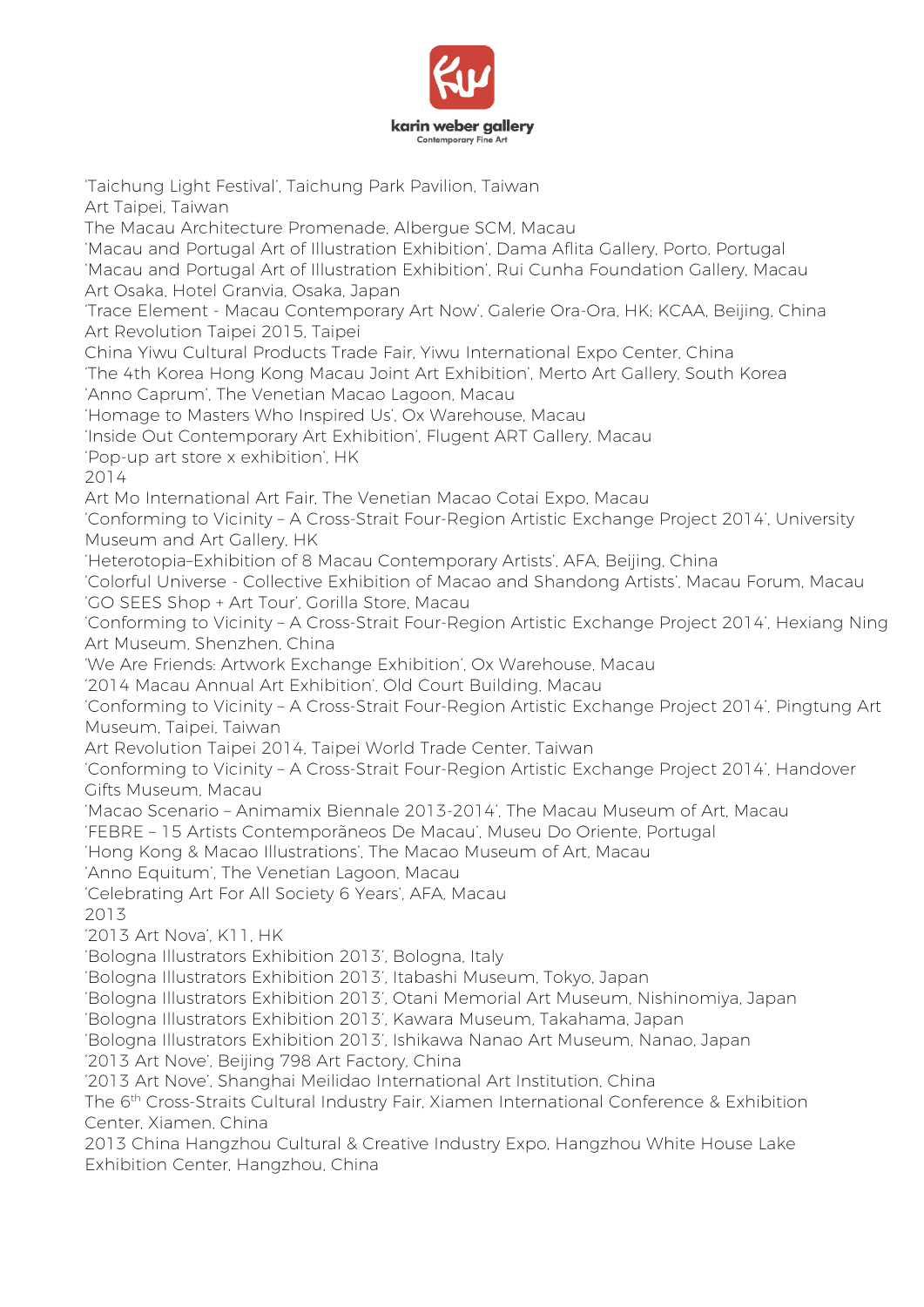

Art Canton, Guangzhou, China

Art Shenzhen, Shenzhen, China

Art Macao, Macau

'Forma & Innocence – Contemporary Sculpture Macau Exhibition', The Macau Museum of Art, Macau

'Macau Arts Biennial Exhibition', The Venetian Macao Cotai Expo, Macau

'Macau Artist Society Young Member Exhibition', Mount Fortress Corridor, Macau 'AFA Autumn Salon 2013', Oriente Foundation, Macau

'New York New York - The Colorful New York Art Journey', MGM, Macau

'XXIX The Artist Collective Exhibition of Macau – 2013 Art Nove', IACM, Macau

'Best 50 Painting Exhibition', Macau.

2012

'Free Individual Travel… How Much Free? A Contemporary Art Exhibition', Ox Warehouse, Macau

'XXVIII The Artist Collective Exhibition of Macau', IACM, Macau

Hong Kong Contemporary Art Expo, Park Lane Hotel, HK

'Discovery – A Creative Journey Through The Works of 20 Macau Contemporary Artists at MGM', MGM, Macau

'Colorful Universe – Collective Exhibition of Macau and Hebei Artists', Forum de Macau, Macau

'WAVES – AFA 5th Anniversary Members' Exhibition', AFA, Macau

'AFA Autumn Salon 2012', Oriente Foundation, Macau

'Taiwan Macau International Art Exchange Exhibition', Macao Polytechnic Institute, Macau 2008

'Yangshuo Landscape Exhibition', St. Paul Corner, Macau 2007

Macao Fringe Festival 'Waiting For You Around The Corner', Tap Seac Square, Macau 'Visão Multifacetada Exposição Educativo', Zizhan Gallery, Macau

# Awards

2019

Finalist in the Sovereign Asian Art Prize, Hong Kong

2014

Selected in Taiwan 2014 International Art Competition 2013

Selected in 50th BOLOGNA Illustration Exhibition

Selected in CHINA 2013 Art Nove

Selected in Western Paintings group, XXXIX The Artist Collective Exhibition of Macau 2012

Plastic Arts Award, Oriente Foundation collection, Oriente Foundation, Macau Selected in Western Paintings group, XXVIII The Artist Collective Exhibition of Macau

## Collections

Museum of the Orient, Lisbon, Portugal Macau Government Headquarters Cultural Affairs Bureau of the Macau SAR Macau Museum of Art Oriente Foundation, Macau MGM Cotai, Macau